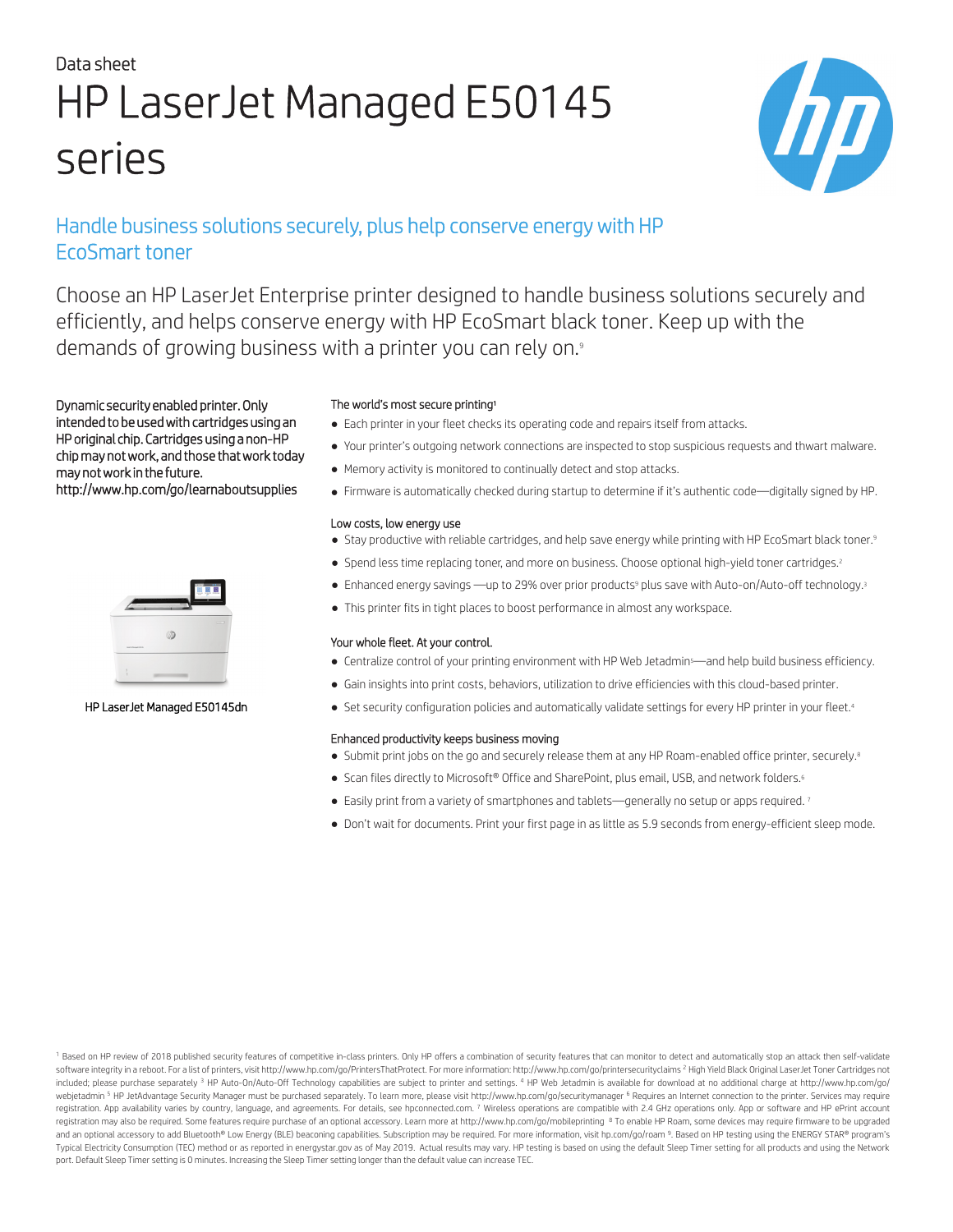# Product walkaround

- 1. 2nd generation Hardware Integration Pocket<sup>1</sup>
- 2. Easy-access USB port<sup>2</sup>
- 3. Top cover release button
- 4. 100-sheet multipurpose tray 1 supports media sizes up to 8.5 x 14 inches (216 x 356 mm)
- 5. 4.3-inch (10.9 cm) color touchscreen
- 6. 250-sheet output bin
- 7. Top cover (access to JetIntelligence toner cartridge)
- 8. Automatic two-sided printing
- 9. 550-sheet input tray 2 supports media sizes up to 8.5 x 14 inches (216 x 356 mm)
- 10. Slot for cable-type security lock
- 11. Gigabit Ethernet, Host USB port
- 12. Hi-Speed USB 2.0 printing port
- 13. USB port for connecting external USB devices



Close-up of I/O ports

# Series at a glance



<sup>1</sup> Solutions deployed through the Hardware Integration Pocket (HIP) may require additional purchase. The HP LaserJet Managed E50145dn printer comes with a second-generation HIP. <sup>2</sup> An administrator must enable the easy-access USB port before use.<sup>3</sup> Measured using ISO/IEC 24734, excludes first set of test documents. For more information, see [hp.com/go/printerclaims](http://hp.com/go/printerclaims). Exact speed varies depending on the system configuration, software application, driver, and document complexity. <sup>4</sup> Measured using ISO/IEC 17629. For more information, see [hp.com/go/printerclaims.](http://hp.com/go/printerclaims) Exact speed varies depending on the system configuration, software application, driver, and document complexity. <sup>5</sup> Purchase of optional paper trays required to reach maximum input capacity. <sup>6</sup> Recommended Monthly Page Volume: HP recommends that the number of printed pages per month be within the stated range for optimum device performance, based on factors including supplies replacement intervals [and device life over an extended](http://hp.com/go/learnaboutsupplies) warranty period. 7 Average black declared yields based on ISO/IEC 19752 and continuous printing. Actual yields vary considerably based on images printed and other factors. For details see hp.com/go/learnaboutsupplies. HP Managed Cartridges are not included in printer purchase; purchase separately. <sup>8</sup> Wirele [Touch-to-print capability requires p](http://hp.com/go/businessmobileprinting)urchase of the optional HP Jetdirect 3100w BLE/NFC/Wireless Accessory. Mobile device must support Near Field Communication (NFC)-enabled printing. For more information, see hp.com/go/businessmobileprinting.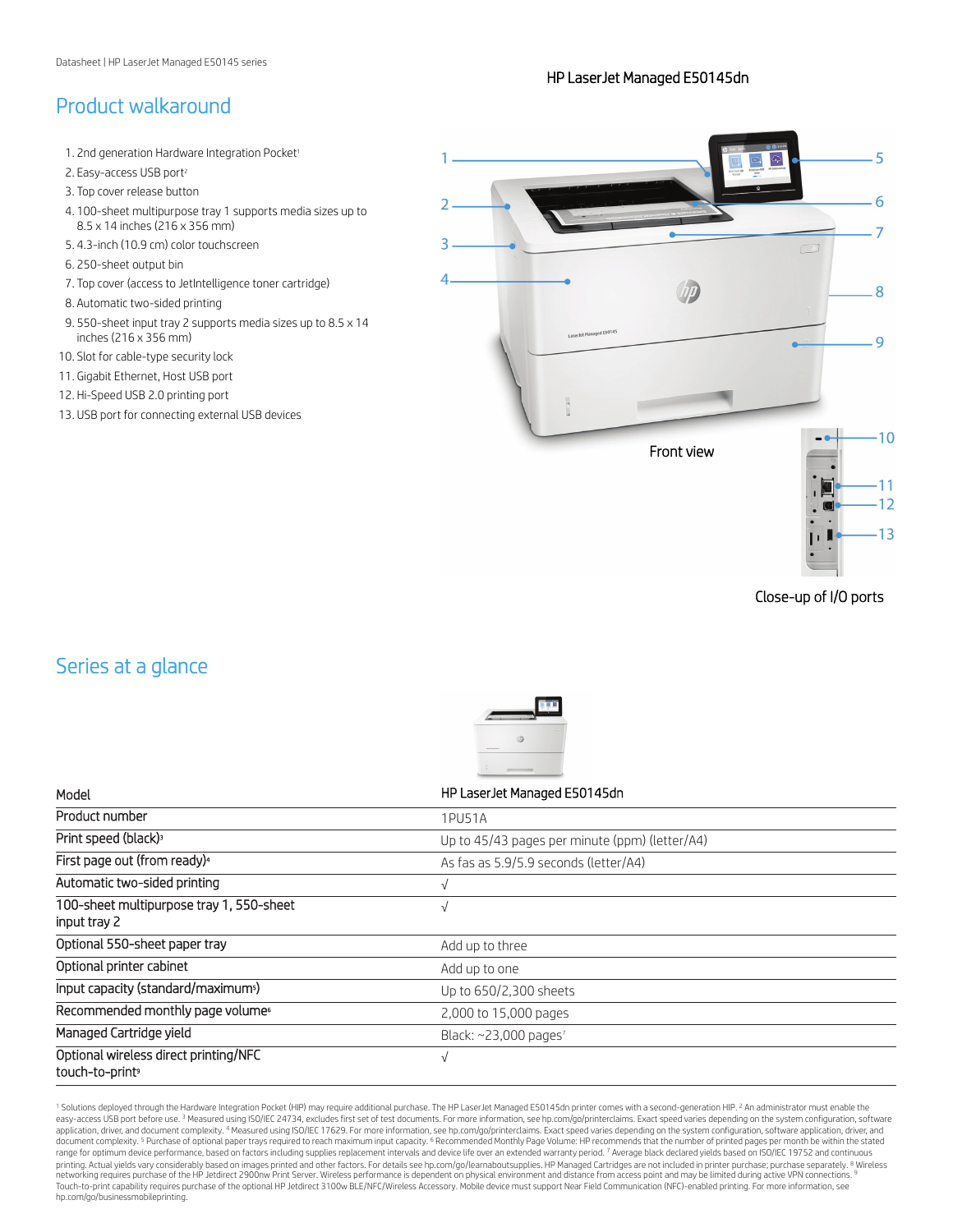### HP Services

Downtime can have serious consequences, so HP provides support beyond the standard warranty. You benefit from reduced risk, maximized uptime, predictable service delivery and no unbudgeted repair costs. HP Care Pack Services provide a comprehensive suite of protection services designed to keep HP hardware and software up and running so employees can stay productive.

### Next Business Day Onsite with Defective Media Retention:

Customers can retain their hard disk drive and keep control of sensitive data.

For carepack availability visit: [hp.com/go/cpc](http://hp.com/go/cpc)





AirPrint





# Top features

HP printers have the industry's strongest security<sup>1</sup> because they're always on guard, continually detecting and stopping threats while adapting to new ones. And only HP printers automatically self-heal from attacks, so IT doesn't need to intervene.

Good resource management is good business. Help reduce costs and energy use with an HP LaserJet designed to be more efficient than its predecessors, using HP JetIntelligence toner cartridges. HP, like you, is committed to keeping business moving.

Every business values a problem solver. Help get more control with a robust management system and solutions that keep up with modern business.

Easy-to-use features, fast print speeds, and simple mobile printing options help you keep up with the speed of business.

#### Accessories

| <b>F2A72A</b>  | HP LaserJet 550 Sheet Paper Tray              |
|----------------|-----------------------------------------------|
| F2A73A         | HP Laser let Printer Cabinet                  |
| 1PV95A         | HP USB Port 100pc M507/M528 Accessory         |
| 5FI 03A        | HP TAA Version Secure Hard Disk Drive         |
| <b>B5L28A</b>  | <b>HP Internal USB Ports</b>                  |
| <b>B5I 29A</b> | HP Secure High Performance Hard Disk Drive    |
| J8031A         | HP Jetdirect 2900nw Print Server              |
| G6W84A         | HP 1 GB 90-Pin DDR3 DIMM                      |
| <b>2MU47A</b>  | Accessibility Assistant                       |
| <b>J8030A</b>  | HP Jetdirect 3000w NFC/Wireless Accessory     |
| 3 IN69A        | HP JetDirect 3100w BLE/NFC/Wireless Accessory |
| <b>2NR12A</b>  | HP Removable Hard Drive Enclosure             |
| X3D03A         | HP USB Universal Card Reader                  |
| Y7C05A         | HP HIP2 Keystroke Reader                      |
| 40L32A         | <b>HP Legic Card Reader</b>                   |

### Supplies

W9008MC HP Black Managed LaserJet Toner Cartridge (~23,000 pages)

### Services

UB7E7E - HP 3 years Next Business Day w/DMR LaserJet Enterprise E50145 MNGD SVC UB7E8E - HP 4 years Next Business Day w/DMR LaserJet Enterprise E50145 MNGD SVC UB7E9E - HP 5y Next Business Day w/DMR LaserJet Enterprise E50145 MNGD SVC UB7F0E - HP3 years 4 hours 9x5 w/DMR LaserJet Enterprise E50145 MNGD SVC UB7F1E - HP 4 years 4 hours 9x5 w/DMR LaserJet Enterprise E50145 MNGD SVC UB7F2E - HP 5 years 4 hours 9x5 w/DMR LaserJet Enterprise E50145 MNGD SVC UB7F3E - HP3 years Chnl Parts Only LaserJet Enterprise E50145 MNGD SVC UB7F4E - HP 4 years Chnl Parts Only LaserJet Enterprise E50145 MNGD SVC UB7F5E - HP 5 years Chnl Parts Only LaserJet Enterprise E50145 MNGD SVC

1 Based on HP review of 2018 published security features of competitive in-class printers. Only HP offers a combination of security features that can monitor to detect and automatically stop an attack then self-validate so visit http://www.hp.com/go/PrintersCounty/intersecutividims<sup>2</sup> High Yield Black Original Laser Jet Toner Cartridges not included; please purchase separately<sup>3</sup> HP Auto-On/Auto-Off Technology capabilities are subject to printer and settings.<sup>4</sup> HP Web Jetadmin is available for download at no additional charge at http://www.hp.com/go/webjetadmin <sup>5</sup> HP JetAdvantage Security Manager must be purchased separately. To learn more, please visit Requires an Internet connection to the printer. Services may require registration. App availability varies by country, language, and agreements. For details, see [hpconnected.com.](http://hpconnected.com) <sup>7</sup> Wireless operations are compatible with